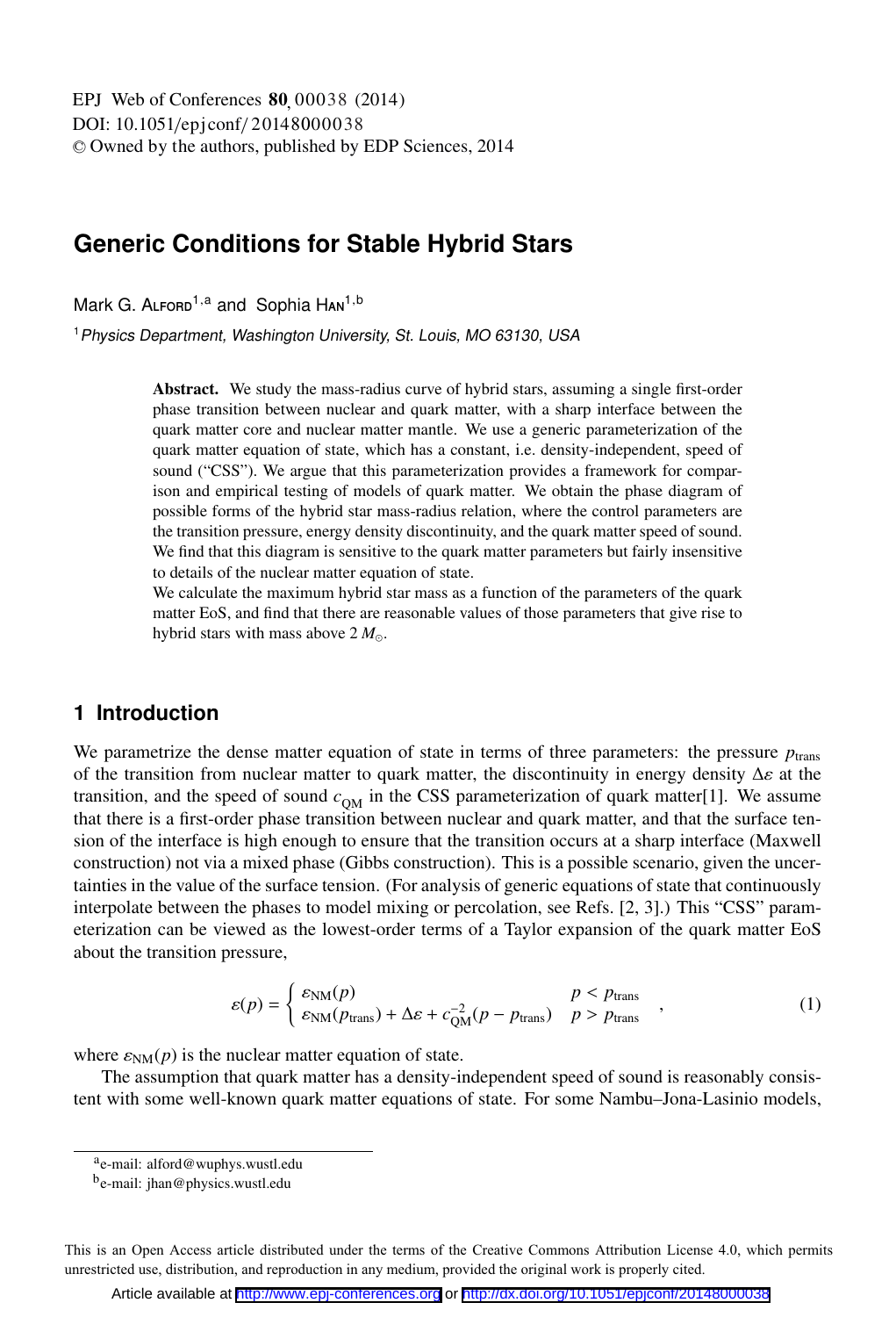Table 1. Properties of the NL3 and HLPS equations of state. *<sup>L</sup>* characterizes the density-dependence of the symmetry energy (see text). NL3 is an example of a stiff EoS, HLPS is an example of a softer one at density  $n \leq 4n_0$ .

| EoS         | max mass         | radius at $M = 1.4 M_{\odot}$ |                      |
|-------------|------------------|-------------------------------|----------------------|
| NL3         | 2.77 $M_{\odot}$ | $14.92 \,\mathrm{km}$         | $118 \,\mathrm{MeV}$ |
| <b>HLPS</b> | 2.15 $M_{\odot}$ | $10.88 \mathrm{km}$           | $33$ MeV             |

the CSS EoS fits Eq. (1) almost exactly [4–7]. In addition, the perturbative quark matter EoS [8] has roughly density-independent  $c_{QM}^2$ , with a value around 0.2 to 0.3, above the transition from nuclear matter (see Fig. 9 of Ref. [9]). In the quartic polynomial parameterization [10], varying the coefficient  $a_2$  between  $\pm (150 \text{MeV})^2$ , and the coefficient  $a_4$  between 0.6 and 1, and keeping  $n_{\text{trans}}/n_0$  above 1.5 ( $n_0 \equiv 0.16$  fm<sup>-3</sup> is the nuclear saturation density), one finds that  $c_{QM}^2$  is always between 0.3 and 0.36. In this paper we study hybrid stars for a range of values of  $c_{QM}^2$ , from 1/3 (characteristic of very weakly interacting massless quarks) to 1 (the maximum value consistent with causality). We expect that this will give us a reasonable idea of the likely range of outcomes for realistic quark matter.

We use two examples of nuclear EOS: a relativistic mean field model, labelled NL3 [11], and a non-relativistic potential model with phenomenological extrapolation to high density, corresponding to "EoS1" in Ref. [12], labelled HLPS. Some of the properties of HLPS and NL3 are summarized in Table 1, where *L* is related to the derivative of the symmetry energy  $S_2$  with respect to density at the nuclear saturation density,  $L = 3n_0(\partial S_2/\partial n)|_{n_0}$ . HLPS is a softer equation of state, with a lower value of *L* and lower pressure at a given energy density (up to  $p \approx 3 \times 10^9$  MeV<sup>4</sup>,  $n \approx 5.5 n_0$  where its speed of sound rises above 1 and becomes unphysical). NL3 is a stiffer EoS, with higher pressure at a given energy density (also, its speed of sound is less than 1 at all pressures). It yields neutron stars that are larger, and can reach a higher maximum mass.



### **2 Criterion for stable hybrid stars**

Figure 1. Schematic form of possible mass-radius relations for hybrid stars. The thick (green) line is the hadronic branch. Thin solid (red) lines are stable hybrid stars; thin dashed (red) lines are unstable hybrid stars. In (a) the hybrid branch is absent. In (c) there is a connected branch. In (d) there is a disconnected branch. In (b) there are both types of branch. In realistic neutron star  $M(R)$  curves the cusp that occurs in cases (a) and (d) is much smaller and harder to see [14, 15]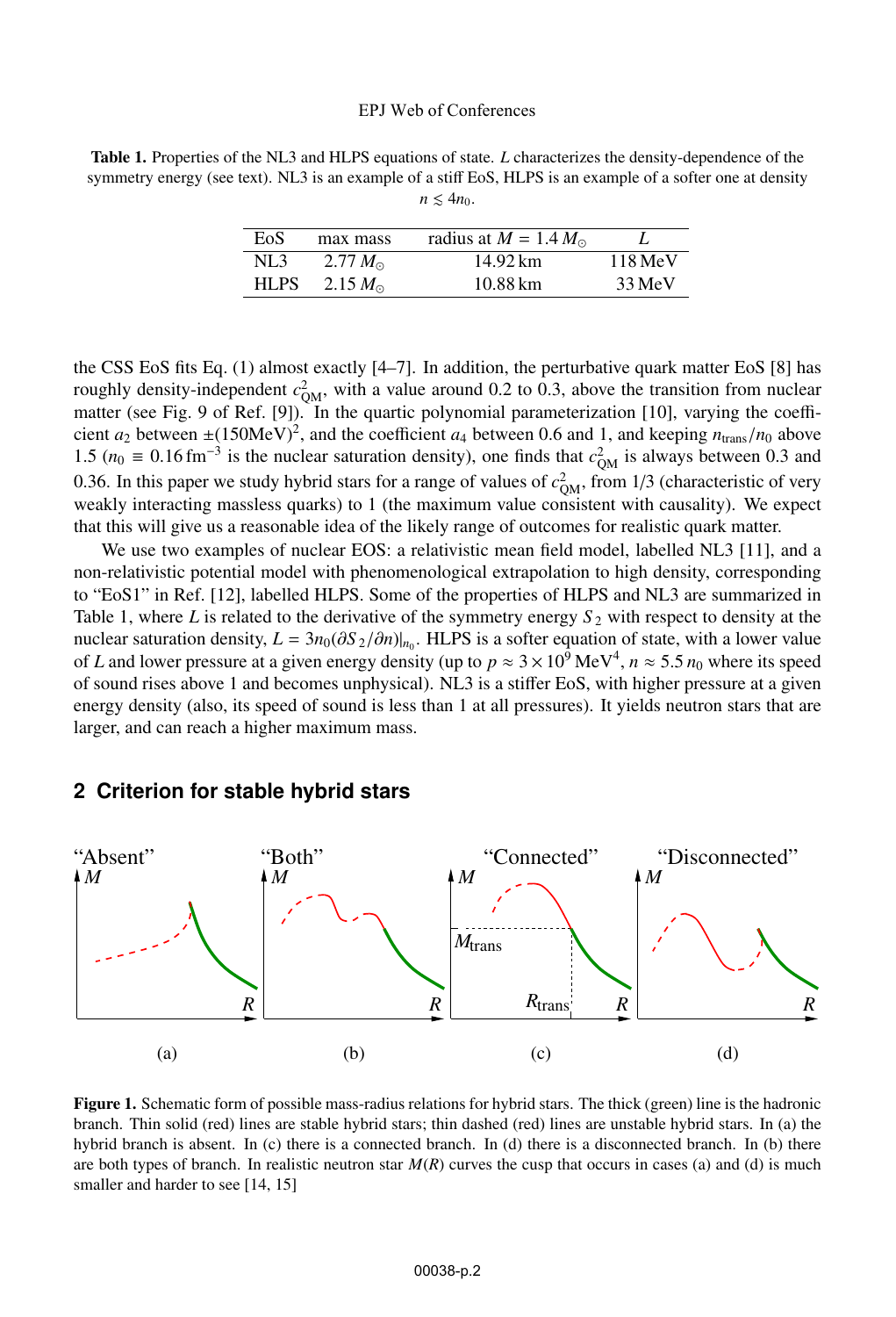#### QCD@Work 2014

A compact star will be stable as long as the mass *M* of the star is an increasing function of the central pressure  $p_{cent}$  [13]. By performing an expansion in powers of the size of the quark matter core, one can show [14–16] that there is a threshold value  $\Delta \varepsilon_{\text{crit}}$  given by

$$
\frac{\Delta \varepsilon_{\rm crit}}{\varepsilon_{\rm trans}} = \frac{1}{2} + \frac{3}{2} \frac{p_{\rm trans}}{\varepsilon_{\rm trans}} \,. \tag{2}
$$

(This is  $\lambda_{crit}$  – 1 in the notation of Ref. [14].) In Fig. 1, panels (b) and (c) show possible forms of *M*(*R*) for  $\Delta \varepsilon < \Delta \varepsilon_{\text{crit}}$ , and panels (a) and (d) show possible forms for  $\Delta \varepsilon > \Delta \varepsilon_{\text{crit}}$ . In *M*(*R*) curves for realistic neutron star equations of state, the cusp at high  $\Delta \varepsilon$  is much less clearly visible: the region where the slopes of hybrid and neutron stars match is very small, covering a range in *M* of less than one part in a thousand near the transition point  $(R<sub>trans</sub>, M<sub>trans</sub>)$ .

In Figs. 1(b) and (d), we illustrate a second, disconnected, branch of stable hybrid stars at  $\Delta \varepsilon$  >  $\Delta \varepsilon_{\rm crit}$ . This possibility was noted in Ref. [14]. The disconnected branch is a "third family" [17, 18] of compact stars besides neutron stars and white dwarfs. In this paper we will study the generic features of a quark matter EoS that give rise to this phenomenon.

# **3 "Phase diagram" for hybrid stars**

# **3.1 Phase diagram at fixed**  $c<sub>OM</sub>$



Figure 2. Phase diagram for hybrid star branches in the mass-radius relation of compact stars.

In Fig. 2 we plot a "phase diagram" for hybrid stars, The left panel of Fig. 2 is the result of calculations for the HLPS nuclear matter EoS and quark matter with  $c_{QM}^2 = 1$ . The right panel is a schematic showing the form of the mass-radius relation in each region of the diagram. The regions correspond to different geometries of the hybrid branch displayed in Fig. 1: A="Absent", C="Connected", D="Disconnected", B="Both" (connected and disconnected).

The solid straight (red) line is  $\Delta \varepsilon_{\rm crit}$  from Eq. (2). Below the line in regions B and C, there is a hybrid star branch connected to the nuclear star branch. Above the line in regions A and D, there is no connected hybrid star branch. In regions B and D there is a disconnected hybrid star branch.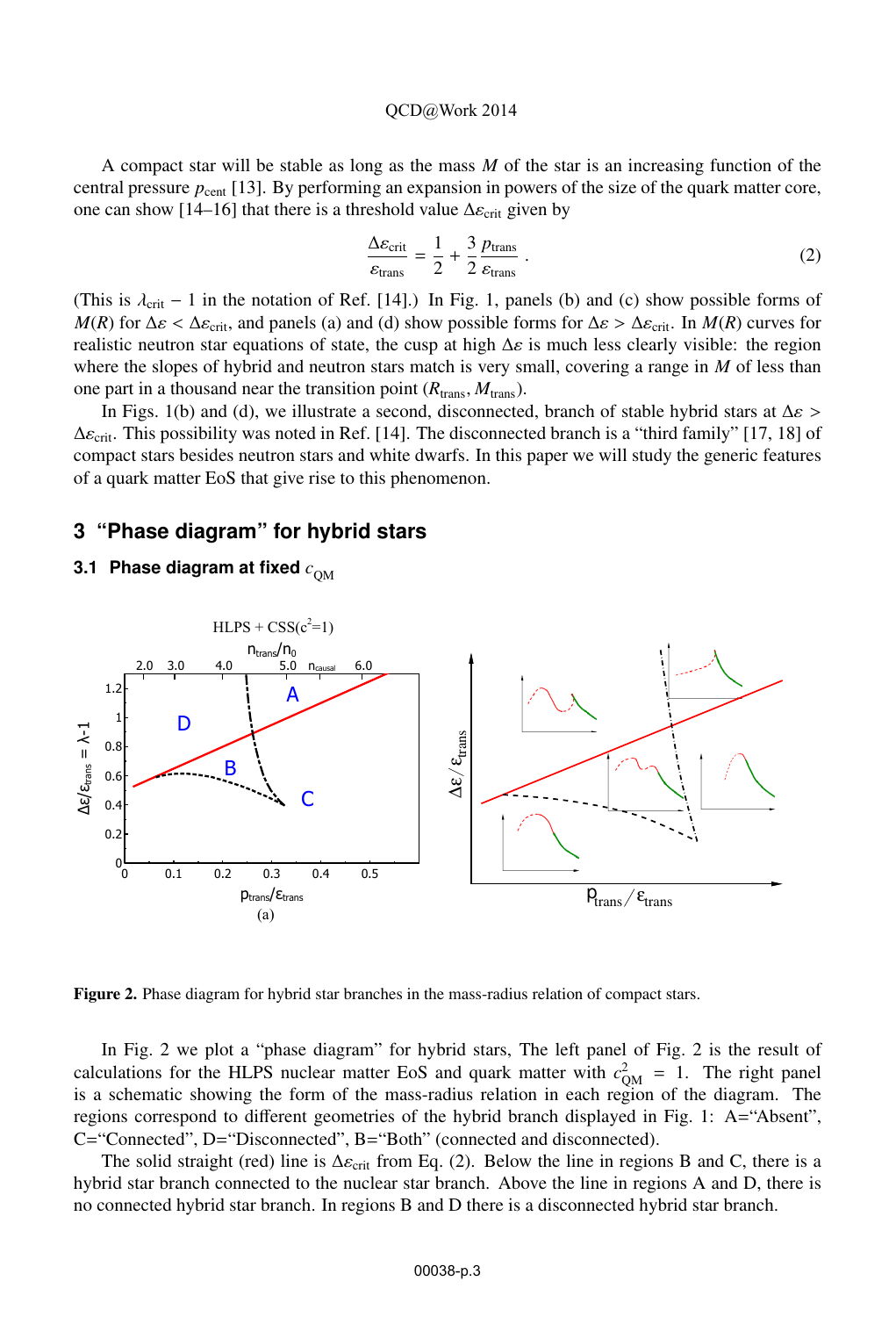The roughly vertical dash-dotted curve in Fig. 2 marks a transition where an additional disconnected branch of hybrid stars appears/disappears. When one crosses this line from the right, going from region A to D by decreasing the nuclear/quark transition density, a stationary point of inflection appears in  $M(p_{cent})$  at  $p_{cent} > p_{trans}$ . If one crosses from C to B then this point of inflection is at lower central pressure than the existing maximum in  $M(p_{cent})$ . This produces a stationary point of inflection in the  $M(R)$  relation to the left of the existing maximum (if any). After crossing the dash-dotted line the point of inflection becomes a new maximum-minimum pair (the maximum being further from the transition point), producing a disconnected branch of stable hybrid stars in regions B and D. Crossing the other way, by increasing the transition pressure, the maximum and minimum that delimit the disconnected branch merge and the branch disappears.

The roughly horizontal dashed curve in Fig. 2 which separates region B and C marks a transition between mass-radius relations with one connected hybrid star branch, and those with two hybrid star branches, one connected and one disconnected. Crossing this line from below, by increasing the energy density discontinuity, a stationary point of inflection in  $M(p_{cent})$  (or equivalently in  $M(R)$ ) appears in the existing connected hybrid branch. Crossing in to region B, this point of inflection becomes a new maximum-minimum pair, so the connected hybrid branch is broken in to a smaller connected branch and a new disconnected branch. The maximum of the old connected branch smoothly becomes the maximum of the new disconnected branch. If one crossed the dashed line in the opposite direction, from B to C, the maximum closest to the transition point would approach the minimum and they would annihilate, leaving only the more distant maximum.

Where the horizontal and vertical curves meet, the two maxima and the minimum that are present in region B all merge to form a single flat maximum where the first three derivatives of *M*(*R*) are all zero.

# **3.2 Varying**  $c_{OM}$  and the nuclear EoS

In Fig. 3 we show the effects of varying the speed of sound and the nuclear matter EoS. Fig. 3(a) is the phase diagram with  $c_{QM}^2 = 1/3$ , and Fig. 3(b) is for  $c_{QM}^2 = 1$ . In both panels we show the phase diagram for HLPS and NL3 nuclear matter EoSs. The straight line is independent of  $c_{\text{QM}}^2$  and the detailed form of the nuclear matter EoS. The other phase boundaries, outlining the region where there is a disconnected hybrid branch, are remarkably insensitive to the details of the nuclear matter EoS but depend strongly on the quark matter speed of sound. For a given nuclear matter EoS the hybrid branch structure is determined by  $p_{trans}/\varepsilon_{trans}$ ,  $\Delta \varepsilon / \varepsilon_{trans}$ , and  $c_{QM}^2$ , so one could make a three-dimensional plot with  $c_{QM}^2$  as the third axis, but this figure adequately illustrates the dependence on  $c_{QM}^2$ . We will now discuss the physics behind the shape of the phase boundaries.

### **3.3 Physical understanding of the phase diagram**

The main feature of the phase diagram is that a disconnected branch is present when the transition density is sufficiently low, and the energy density discontinuity is sufficiently high. It occurs more readily if the speed of sound in quark matter is high. Such features were noticed in the context of stars with mixed phases in Ref. [2], which pointed out that they can be understood as follows.

When a very small quark matter core is present, its greater density creates an additional gravitational pull on the nuclear mantle. If the pressure of the core can counteract the extra pull, the star is stable and there is a connected hybrid branch. If the energy density jump is too great, the extra gravitational pull is too strong, and the star becomes unstable when quark matter first appears. However, if the energy density of the core rises slowly enough with increasing pressure (i.e. if  $c^2 = dp/d\varepsilon$  is large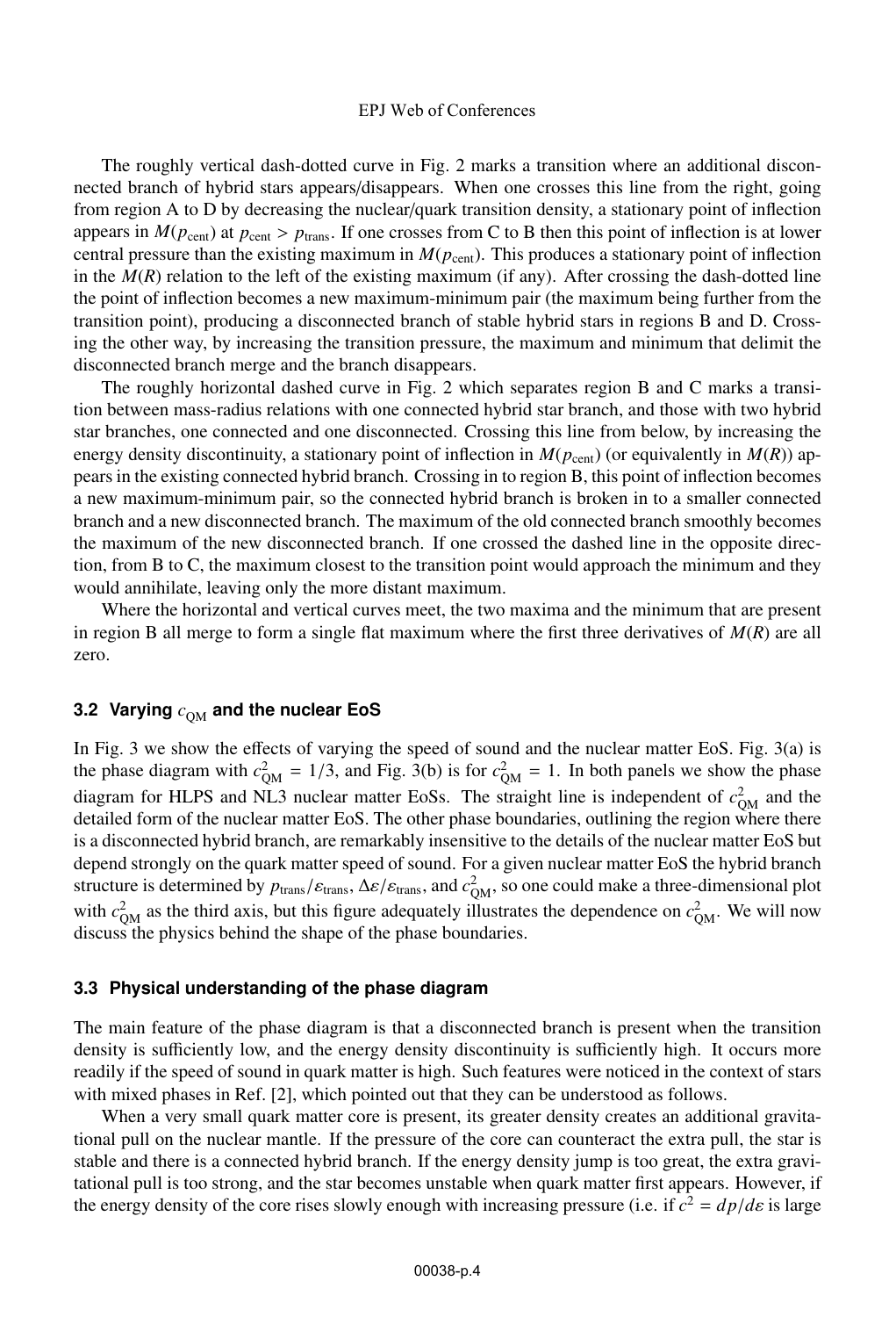#### QCD@Work 2014



Figure 3. Phase diagram like Fig. 2, showing that the phase boundaries are not very sensitive to changes in the nuclear matter EoS, but they are affected by varying the quark matter speed of sound.

enough), a larger core with a higher central pressure may be able to sustain the weight of the nuclear mantle above it. Region B, with connected and disconnected branches, is more complicated and we do not have an intuitive explanation for it.

We can now understand why the vertical line marking the B/C and D/A boundaries moves to the right as  $c_{\text{QM}}^2$  increases. Since  $c^2 = dp/d\varepsilon$ , if  $c_{\text{QM}}^2$  is larger then the energy density of the core rises more slowly with increasing pressure, which minimizes the tendency for a large core to destabilize the star via its gravitational attraction. Finally, we can see why that line has a slight negative slope: larger  $\Delta \varepsilon$  makes the quark core heavier, increasing its pull on the nuclear mantle, and making the hybrid star more unstable against collapse.

#### **3.4 Observability of hybrid branches**

In Fig. 4 we show the phase diagram for HLPS and NL3 nuclear matter, with  $c_{QM}^2 = 1$  quark matter, with contours showing the measure Δ*M* of the length of the hybrid branch, which is the difference in mass between the heaviest hybrid star and the hadronic star just before quark matter appears (whose mass is  $M<sub>trans</sub>$ ). At the horizontal boundary between region C and B, the maximum of the connected branch smoothly becomes the maximum of the disconnected branch (see Fig. 2) so the dashed contours (for the connected branch) connect smoothly to the dot-dashed contours (for the disconnected branch). We see that the  $\Delta M$  is roughly independent of details of the nuclear matter EoS, except at high transition pressure where the transition to quark matter is happening close to the maximum of the nuclear EoS, which greatly suppresses the length of the connected branch. Note that although we only show contours for positive Δ*M*, contours that end on the A/D or near-vertical B/C boundary can have negative Δ*M*.

From Fig. 4 we conclude that Eq. (2) is not a good guide to the presence of *observable* hybrid branches. The connected branch may be very small and hard to detect, even at values of  $\Delta\varepsilon/\varepsilon_{trans}$ well below the critical value of Eq. (2). For the  $c_{QM}^2 = 1$  case, only in the parts of region C that lie approximately below region B (i.e. for  $p_{\text{trans}}/\varepsilon_{\text{trans}} \lesssim 0.3$ ) is the connected hybrid branch large enough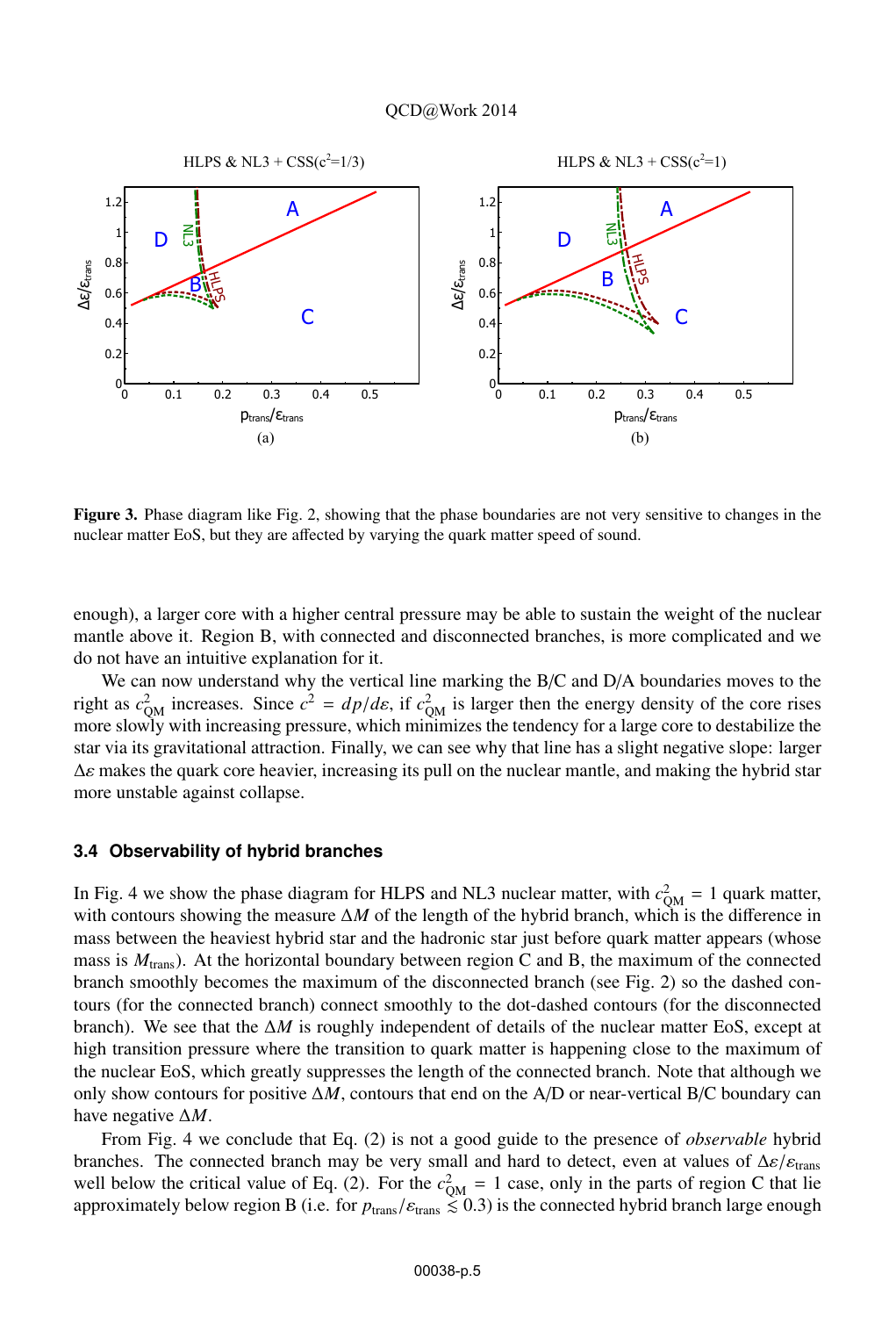

Figure 4. Contour plot of a measure of the observability of hybrid branches: <sup>Δ</sup>*M*.

to be detectable via observations of mass that have an experimental uncertainty of around  $0.01M_{\odot}$ . When a disconnected branch is present, the connected branch is either absent (region D) or too small to observe (region B).

# **4 Maximum mass of hybrid stars**

Using the CSS parameterization (1) of the quark matter EoS, it is possible to get hybrid stars that are heavy enough to be consistent with recent measurements of stars of mass  $2 M_{\odot}$  [19, 20]. In Fig. 5 we show contour plots for the maximum masses of hybrid stars on the ( $p_{trans}/\varepsilon_{trans}$ ,  $\Delta\varepsilon/\varepsilon_{trans}$ ) parameter space of the quark matter EoS at fixed  $c_{QM}^2$ , for a soft nuclear equations of state Bruecker-Hatree-Fock (BHF) [21]. The shaded region inside the  $M_{\text{max}} = 2M_{\odot}$  contour on the parameter space is eliminated by the observational constraint.

The dot-dashed (red) contours are for hybrid stars on a connected branch, while the dashed (blue) contours are for disconnected branches. When crossing the near-horizontal boundary from region C to B or D the connected branch becomes a smaller connected branch and a disconnected branch, so the maximum of the connected branch smoothly becomes the maximum of the disconnected branch. The red contour in the C region smoothly becomes a blue contour in the B and D regions, and finally ends on the near-vertical boundary. When crossing the near-vertical boundary form region C to B, the small connected branch does not change so the red dashed contour continues until it hits the near-horizontal boundary.

On the right side of each panel, the connected branch (red dashed) contours are almost vertical, corresponds to a very small connected hybrid branch which exists in a very small range of central pressures above  $p_{trans}$ , beyond which they become unstable. The maximum mass on this branch is therefore very close to the mass of the heaviest purely-nuclear matter star (the one for  $p_{\text{cent}} = p_{\text{trans}}$ ) which is independent of the quark matter parameters  $\Delta \varepsilon$  and  $c_{QM}^2$ , hence the contour is vertical. These hybrid stars have a tiny quark matter core and cover a tiny range of masses, and so would be very hard to observe.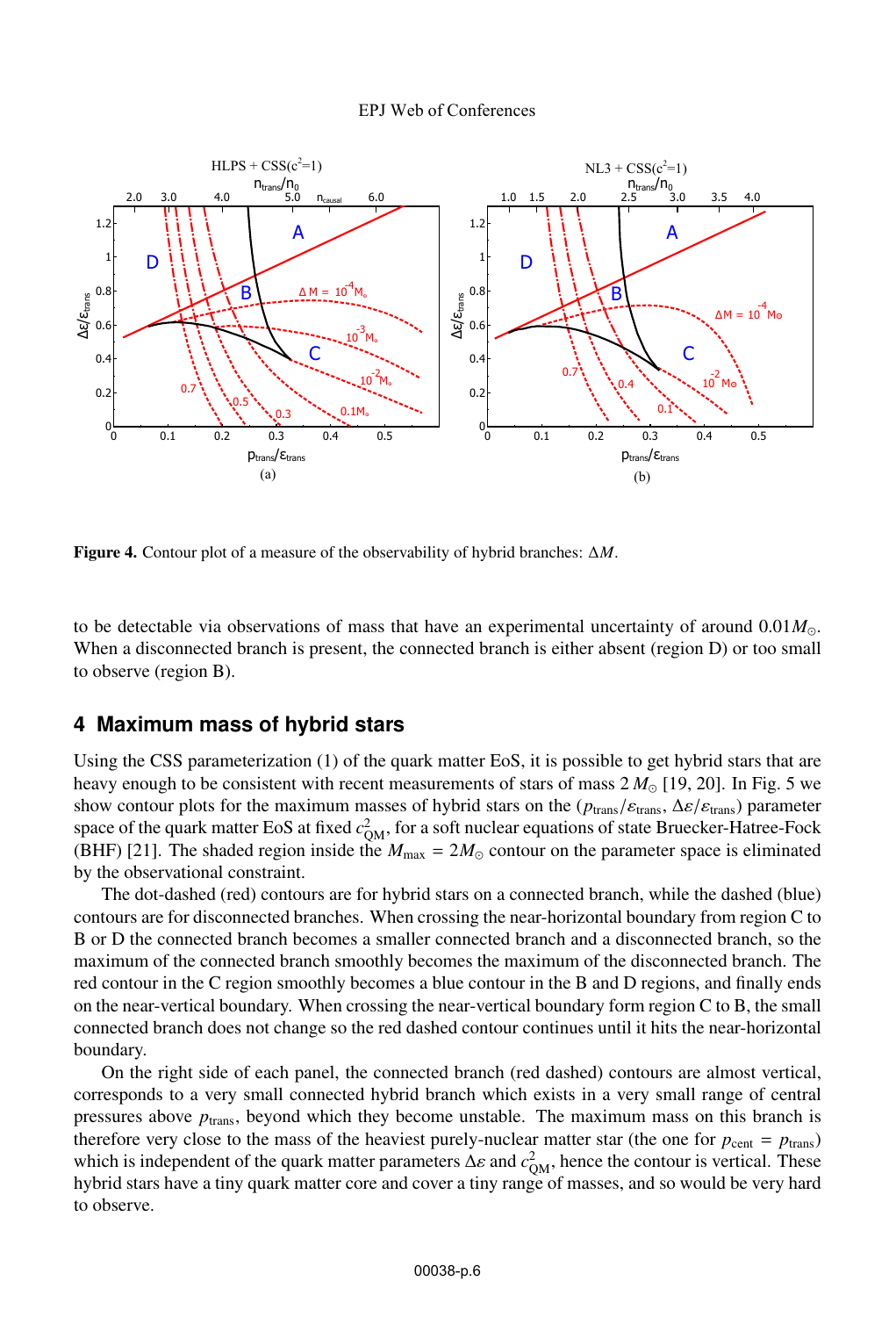#### QCD@Work 2014



Figure 5. Contour plot of the mass of the heaviest hybrid star as a function of quark matter EoS parameters.

We see that for quark matter with  $c_{QM}^2 = 1$  (right panel), the eliminated region is not very large, which means a reasonable range of the other two parameters,  $p_{trans}/\varepsilon_{trans}$  and  $\Delta\varepsilon/\varepsilon_{trans}$ , is compatible with the observation. But for quark matter with  $c_{QM}^2 = 1/3$  (left panel) as predicted by many models, a large region is excluded and the space available to transition density and energy density discontinuity is fairly small [22, 23]. For a stiffer nuclear equations of state Dirac-Bruecker-Hatree-Fock (DBHF) [24], we found that the parameter space is less constrained.

# **References**

- [1] For a classical ideal gas, the squared speed of sound  $c_s^2 \propto T/m$ , where *T* is the temperature and *m* is the mass, and is independent of density. For a quantum ideal gas,  $c_s^2 = (1/3) (1 - (m/\mu)^2)$ , where  $\mu$  is the chemical potential inclusive of mass, and varies between 1/3 (ultra-relativistic case) and  $\sim$  (2/3)  $n^{2/3}$  (the non-relativistic case), where *n* is the number density.
- [2] Macher, Jean and Schaffner-Bielich, Jurgen: Eur.J.Phys. 26, 341 (2005)
- [3] Masuda, Kota and Hatsuda, Tetsuo and Takatsuka, Tatsuyuki: ApJ. 764,12 (2013)
- [4] Agrawal, B.K.: Phys.Rev. D81, 023009 (2010)
- [5] Bonanno, Luca and Sedrakian, Armen: Astron.Astrophys. 539, A16 (2011)
- [6] Lastowiecki, R. and Blaschke, D. and Grigorian, H. and Typel, S.: Acta Phys.Polon.Supp. 5, 535-540 (2011)
- [7] Zdunik, J.L. and Haensel, P.: Astron. Astrophys. 551, A61 (2013)
- [8] Kurkela, Aleksi and Romatschke, Paul and Vuorinen, Aleksi and Wu, Bin: arxiv:1006.4062 (2010)
- [9] Kurkela, Aleksi and Romatschke, Paul and Vuorinen, Aleksi: Phys.Rev. D81, 105021 (2009)
- [10] Alford, Mark and Braby, Matt and Paris, M.W. and Reddy, Sanjay: Astrophys.J. 629, 969-978 (2005)
- [11] Shen, G. and Horowitz, C.J. and Teige, S.: Phys.Rev. C83,035802 (2011)
- [12] Hebeler, K. and Lattimer, J.M. and Pethick, C.J. and Schwenk, A.: Phys.Rev.Lett. 105, 161102 (2010).
- [13] Bardeen, J. M. and Thorne, K. S. and Meltzer, D. W.: ApJ. 145, 505 (1966)
- [14] Schaeffer, R. and Zdunik, L. and Haensel, P.: Astron. 126, 1804-1828 (1983)